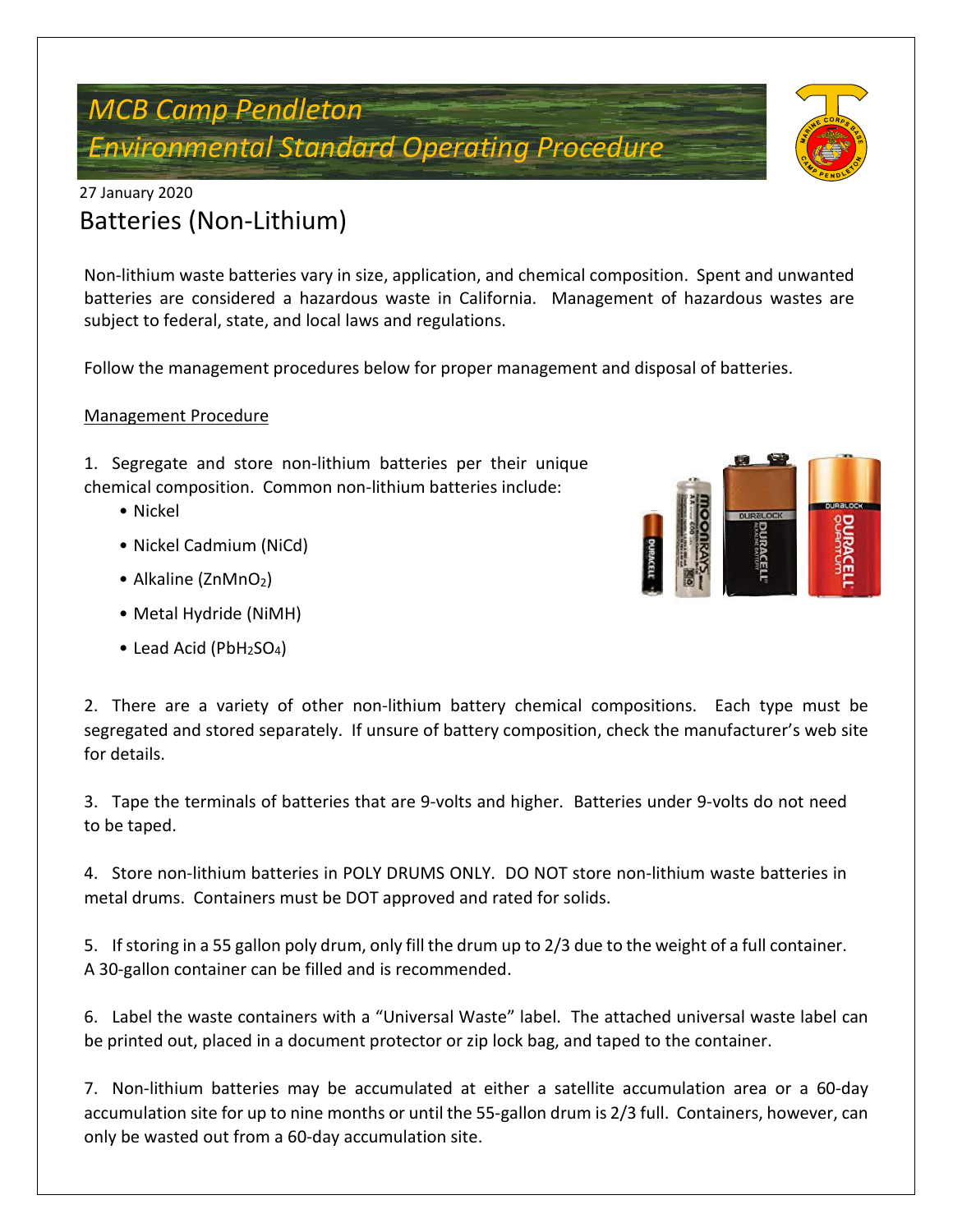### Batteries (Non-Lithium) 27 January 2020

8. Automotive Lead Acid Batteries. Automotive lead acid batteries have their own procedure as follows:

a. Tape the terminals.

b. Write "BAD" and the date on the battery. DO NOT affix a universal waste label to the battery.

c. Store automotive lead acid batteries in the hazardous waste accumulation area.

d. Place the batteries on a standard pallet single stacked and wrap with shrink-wrap once ready for disposal.

e. Place damaged automotive lead acid batteries in a poly drum by itself and label the drum with a HAZARDOUS WASTE label. Mark the Hazardous Waste label contents with "Damaged Lead Acid Battery and ensure it is disposed of within 60-days.



*Cover terminals with tape, label battery "Bad" and date.*

9. Contact Environmental Security (Hazardous Waste) at 760-725-4375/9742/0213/760-763-1117 or email at [PNDL\\_ENV-Hazardous-Waste@usmc.mil](mailto:PNDL_ENV-Hazardous-Waste@usmc.mil) for any additional information or for assistance with disposing of batteries.

#### **References**

1. California Code of Regulations, Title 22, Section 66273.33.

2. Hazardous Waste Management for Marine Corps Base Camp Pendleton (MCIWEST-MCB CAMPENO 5090.7A)

Use and Version Control: Camp Pendleton uses Environmental Standard Operating Procedures (ESOPs) to augment instructions contained in official orders and directives and, where necessary, to provide for sufficient control of the installation's significant practices. Camp Pendleton maintains the authoritative, current version of this and other ESOPs on the Camp Pendleton website at: [https://www.pendleton.marines.mil/Staff-Agencies/Environmental-Security/Compliance-](https://www.pendleton.marines.mil/Staff-Agencies/Environmental-Security/Compliance-Requirements/Environmental-Standard-Operating-Procedures/)[Requirements/Environmental-Standard-Operating-Procedures/](https://www.pendleton.marines.mil/Staff-Agencies/Environmental-Security/Compliance-Requirements/Environmental-Standard-Operating-Procedures/)